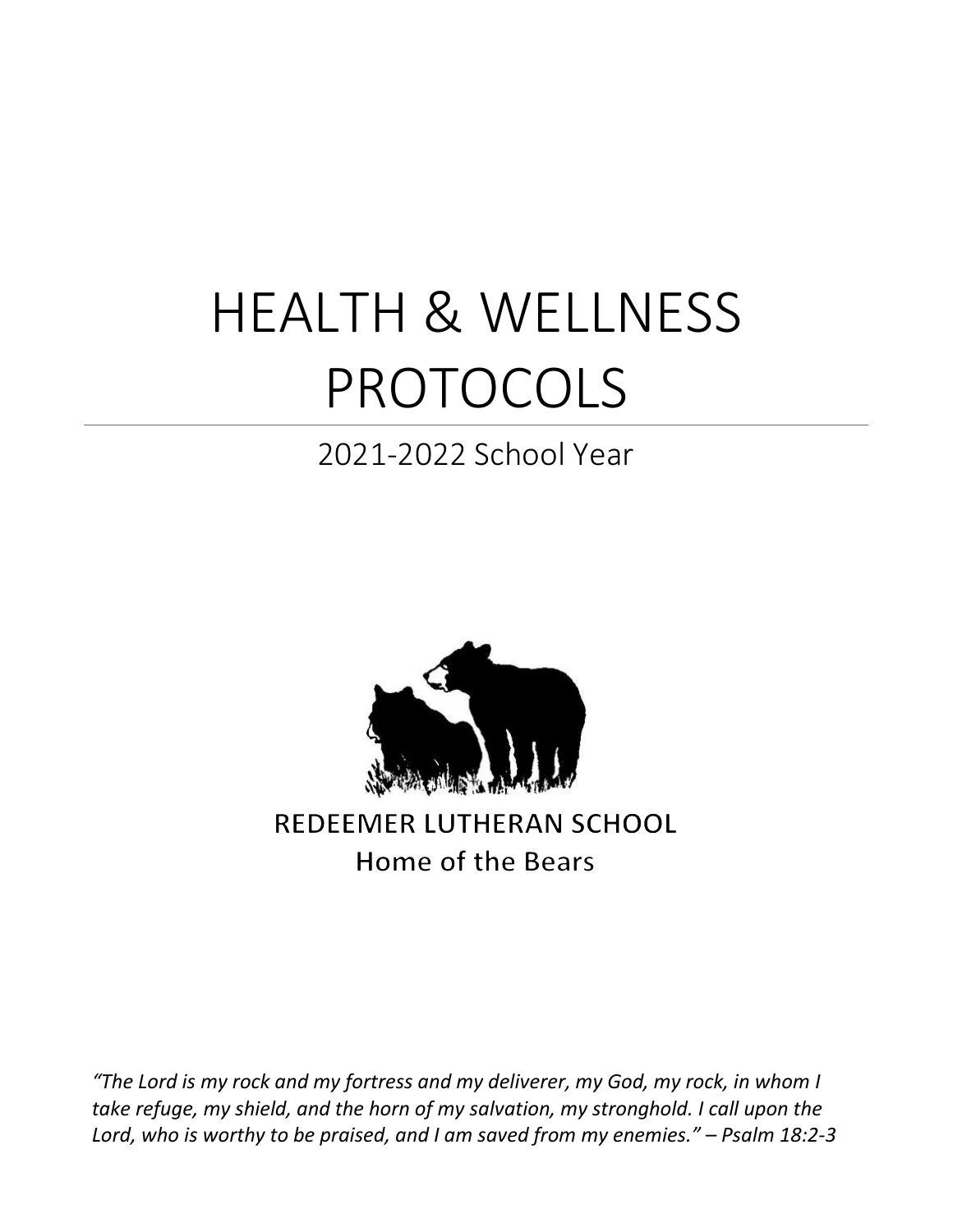# **HEALTH & WELLNESS PROTOCOLS**

Redeemer Lutheran School, Englewood, Florida 2021–2022 School Year

#### **I. ENSURING THE SAFETY AND WELLNESS OF STUDENTS, TEACHERS AND ADMINISTRATORS**

As Redeemer Lutheran School reopens, there will be a number of procedures in place to ensure the safety and welfare of all students, teachers, administrators, parents, their families, as well as the community. The intent of these protocols is to ensure high-quality instruction, and to do our part to prevent the spread of COVID-19, as well as address and support wellness for all who enter any one of the three (3) Redeemer campus buildings (Church, School, and Child Care).

#### **II. HEALTH AND WELLNESS**

All students, teachers, administrators, and visitors at any campus building must be in good health in order to be on campus. Anyone exhibiting any COVID-19 like symptoms should stay home and consult their health care provider to make a plan for a safe return to Redeemer Lutheran School. The School Administrator or office administrator needs to be contacted via telephone if any student has contracted COVID-19. While attendance at school is critical for the success of students, no one should come to the Redeemer campus if they are unwell or exhibiting any COVID-19 like symptoms. This is crucial in order for us to prevent the spread of the virus.

#### **III. STUDENT, EMPLOYEE AND VISITOR SCREENING**

Students, teacher, administrators, and visitors will be screened to affirm their wellness each day prior to entering any campus buildings. Parents/Guardians are asked to assess their child's health (things to look for are listed in the next section), as well as check their temperature before leaving home in order to prevent an unfortunate return home from school.

#### **IV. SCREENING QUESTIONS**

Before entering any campus buildings all individuals will have their wellness assessed with the following questions:

- 1. Have you experienced any of these symptoms, not associated with previously diagnosed conditions, in the past 72 hours:
	- Fever of 100.4 or higher/chills,
	- Cough/shortness of breath,
	- New change to or loss of taste or smell,
	- Nausea/vomiting/diarrhea, or
	- Experienced multiple symptoms.
	- Always check the CDC Website for the most updated list of symptoms.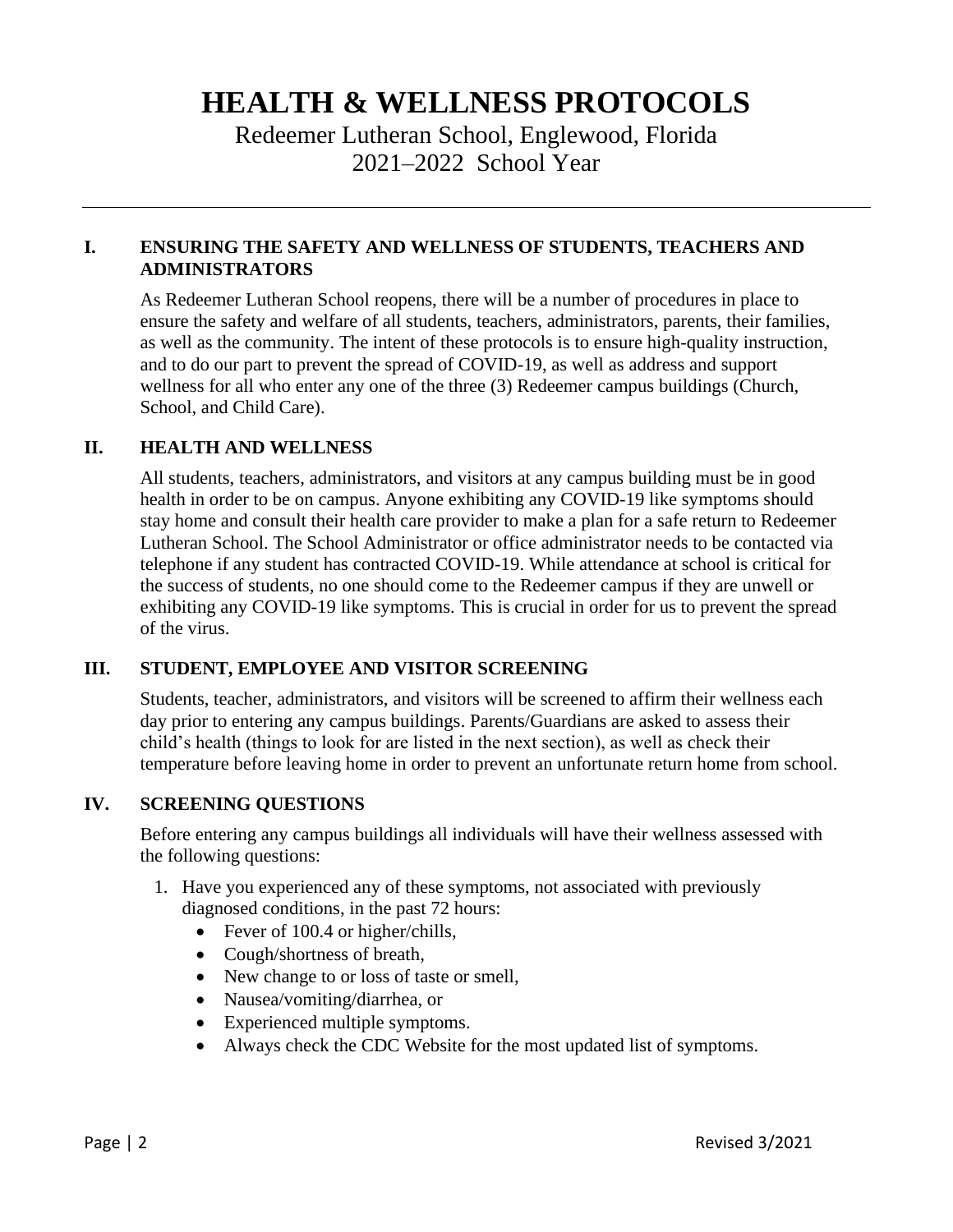- 2. In the last 14 days, have you:
	- been in close contact with anyone who has been diagnosed with COVID-19;
	- been placed on quarantine for possible contact with COVID-19;
	- traveled abroad or to an area of the country where it is recommended that you self-quarantine;
	- had a COVID-19 test pending?

If anyone (student, teacher, administrator, or visitor) shows any symptoms or conditions it is extremely important that they not enter any of Redeemer's buildings and it is recommended that they contact their healthcare provider for guidance.

At various times during the school day, such as before lunch or leaving for a field trip, teachers will do an informal wellness check with students to ensure all students and teachers are feeling healthy, well and wise through the course of the day.

#### **V. SOCIAL DISTANCING AND PERSONAL PROTECTIVE EQUIPMENT (PPE)**

The School Board recognizes that there are differing opinions and guidance on the use of personal protective equipment (PPE), which includes the sensitive issue of masks/face coverings, worn by school-age children. It is also important to note that science is not in agreement with itself. In determining these protocols, the School Board, in consultation with the Administrator and teachers, decided not to mandate masks/face coverings. However, if a teacher, administrator desires to wear a mask/face covering, they are free to do so. If a parent instructs their child to wear a mask/face covering during the course of the school day, teachers and administrators will support the parent's requirements of their child. The School Board believes and supports God's Fourth Commandment to "Honor your father and your mother." Therefore, it is important that parents notify the School Administrator of their request to have their child wear a mask/face covering throughout the school day. At the request of students or staff, the School Board will provide cloth masks at the beginning of the year. However, the School Board encourages Parents/Guardians to provide the mask/face covering which will best fit their child's needs. Buffs and gaiters are acceptable types of face coverings. However, inappropriate words, phases or symbols on masks/face coverings (including buffs or gaiters), are strictly prohibited. Masks/face coverings should have the student's name written in permanent ink on them to avoid cross contamination. The School Board believes face shields possess a potential hazard and therefore are prohibited to be worn at any time at Redeemer.

As we have grown to know, a school, by design, has numerous opportunities for socialization. Unfortunately, social distancing is not always possible throughout the school day. All students, teachers and administrators, will be encouraged to practice social distancing. The School Board understands that social distancing may not be possible when traveling on a field trip. Given the space and time restrictions of transportation on a van or bus, masks/face coverings will be encouraged to be worn by students and teachers when entering onto a school van or bus.

Redeemer Lutheran School will provide hand sanitizer throughout the classrooms for everyone's use. Students may be allowed to carry personal hand sanitizer as long as the bottle meets CDC safety requirements and is supplied in a container no larger than 3 ounces. The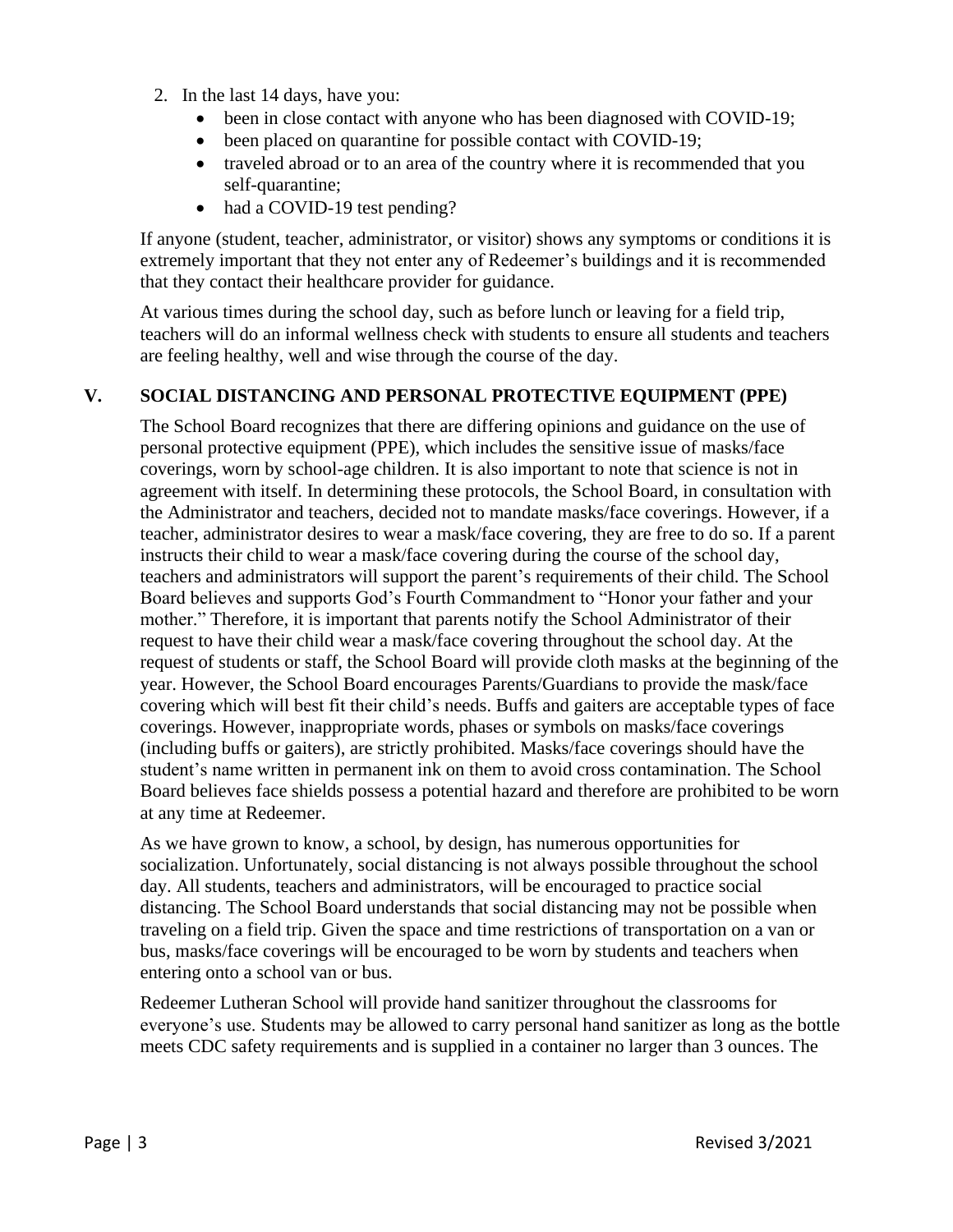bottle must have the student's name written on it and must be unaltered and in its original container.

Classroom set-ups will be arranged to maximize space and increase social distancing between students to the greatest extent achievable. The sharing of instructional materials or other objects (e.g., pencils, supplies, etc.) will be minimized to the best possible measure.

All students must bring each school day a no-spill water bottle with their name written on it. Disposable water bottles are prohibited. Please no metal water bottles. For the time being, there will be absolutely no direct drinking from the water fountain. The use of the water fountain will ONLY be used to refill water bottles.

#### **VI. VISITORS, VOLUNTEERS, AND APPROVED OUTSIDE VENDORS OR AGENCIES**

In order to limit exposure for students and staff, the School Board may limit campus and facility visits by any nonessential visitors, community organizations, businesses, municipal partners, and speakers. Essential visitors are defined as those with business critical to the operation of the school (e.g., contractors, vendors, representatives of the Department of Health, etc.). Essential visitors also include Board approved outside agencies which provide health related services to students (mental health counseling, etc.). All individuals entering a school building must follow the protocols outlined below.

- All individuals, before entering any building on campus, will undergo a temperature check and general health questionnaire.
- All individuals must be approved by the office administrator or the school administrator before entering any building on campus.
- All individuals will practice social distancing and will be encouraged to wear a mask/face covering when in the presence of students, teachers and administrators.

# **VII. PROCESS SHOULD A STUDENT, TEACHER OR ADMINISTRATOR BECOME UNWELL AT SCHOOL**

Any student feeling unwell or exhibiting any COVID-19 like symptoms (*page 1*), by a teacher or administrator will be sent to the school office to undergo a temperature check and may be asked some health check questions in order to help assess the student's health condition. Students who exhibit COVID-19 like symptoms will have a parent contacted and sent home. Parents will be advised to consult their health care doctor for further professional care. If a student is tested and the result of the test is positive for COVID-19, the student will unfortunately be excluded from school until they meet CDC Guidelines in order for a safe and healthy return to school.

Any teacher or administrator feeling unwell or exhibiting any COVID-19 symptoms will go to the school office to have their temperature checked and may also be asked some health check questions in order to assess their health condition. Teachers or administrators who exhibit COVID-19 like symptom will be excused from the Redeemer campus and advised to consult their health care doctor for further medical care. If they are tested and the result is positive for COVID-19, they will unfortunately be excluded from entering onto the Redeemer campus until they meet CDC Guidelines for a safe and healthy return to Redeemer.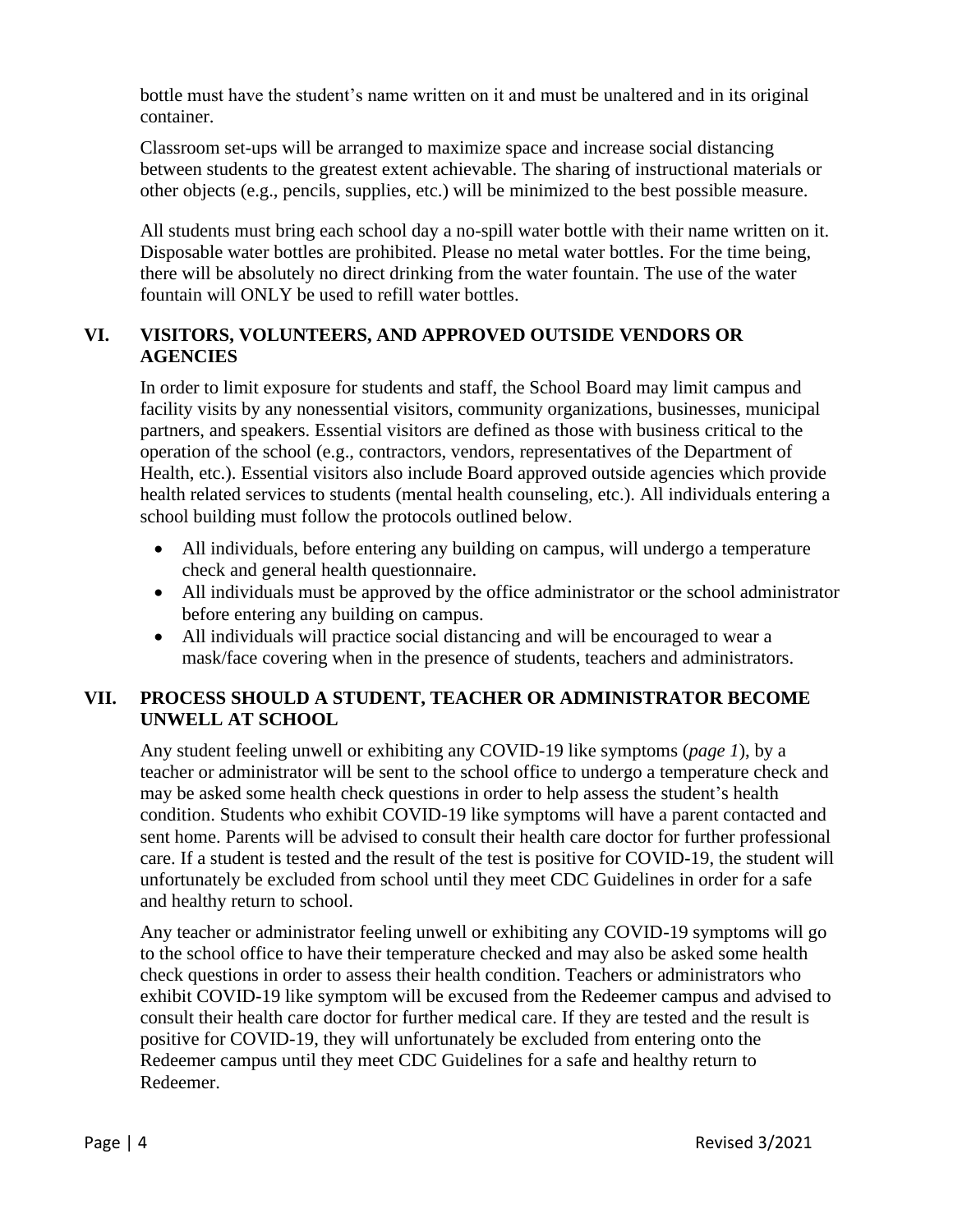When a student, teacher or administrator contracts COVID-19 and is confirmed with a positive test result, all other parents will need to keep a careful watch for COVID-19 like symptoms of their students. Likewise, teachers and administrators not infected but were in direct contact with the individual who contracted the virus, should also be alert of any COVID-19 like symptoms they might experience. *(See section IV. 1.)*

**It is important to note, that students, teachers and administrators who were isolated or quarantined can return to Redeemer Lutheran School, with or without a negative test result, when their entire household is symptom-free for 24 hours.**

# **VIII. FIELD TRIPS AND OTHER ACTIVITIES**

Field trips or trips to scheduled activities occurring during the school day will be managed in a responsible fashion, keeping the health and welfare of students and teachers at the highest level. Parents will be notified as soon as possible in the event a field trip or other scheduled activity is canceled due to circumstances beyond our ability.

# **IX. PARENT ACTIVITIES**

Parent/Teacher Meetings, Open Houses etc., will be planned and organized with the health and wellness of everyone in mind. Parents/guardians will be allowed to attend activities but must follow all health protocols. Parents have the option to attend a parent conference virtually, but must be scheduled within a reasonable time with both teachers and parents.

#### **X. WELLNESS PROCEDURE EDUCATION FOR THE ENTIRE REDEEMER COMMUNITY**

To ensure all students, families, teachers, administrators, and visitors understand the health and wellness protocols implemented by Redeemer Lutheran School Board, communications will be shared prior to the beginning of the 2020-2021 School Year. These protocols will to be posted on the school website, [https://www.redeemerfl-school.com/.](https://www.redeemerfl-school.com/) Age-appropriate information on what COVID-19 is and what we can do to stay healthy (e.g., handwashing, social distancing) will be shared with students, teachers and administrators. Signage will be placed throughout the school reminding students, teachers, and visitors to wash hands frequently and thoroughly.

# **XI. INVESTIGATION OF POTENTIAL AND/OR CONFIRMED COVID-19 CASES**

Case investigation and contact tracing are said to be effective tools to slow the spread of COVID-19 in a community. All investigations and contact tracing are led by the Department of Health of Charlotte County (DOH). As investigations of this nature include personal medical information and health data, much of the information is private and protected by the Health Insurance Portability and Accountability Act (HIPAA) and other applicable state and federal regulations. Redeemer Lutheran School must abide by HIPAA laws. Therefore, medical information will not be disclosed to any person within or outside of the Redeemer community. The process below outlines the steps that will be taken for each potential or confirmed case as well as the type of communication that will occur.

#### **XII. CASE(S) REPORTED AT SCHOOL**

The School Board encourages that any student or employee who has a confirmed case or has been recommended for quarantine/isolation by the Department of Health or medical